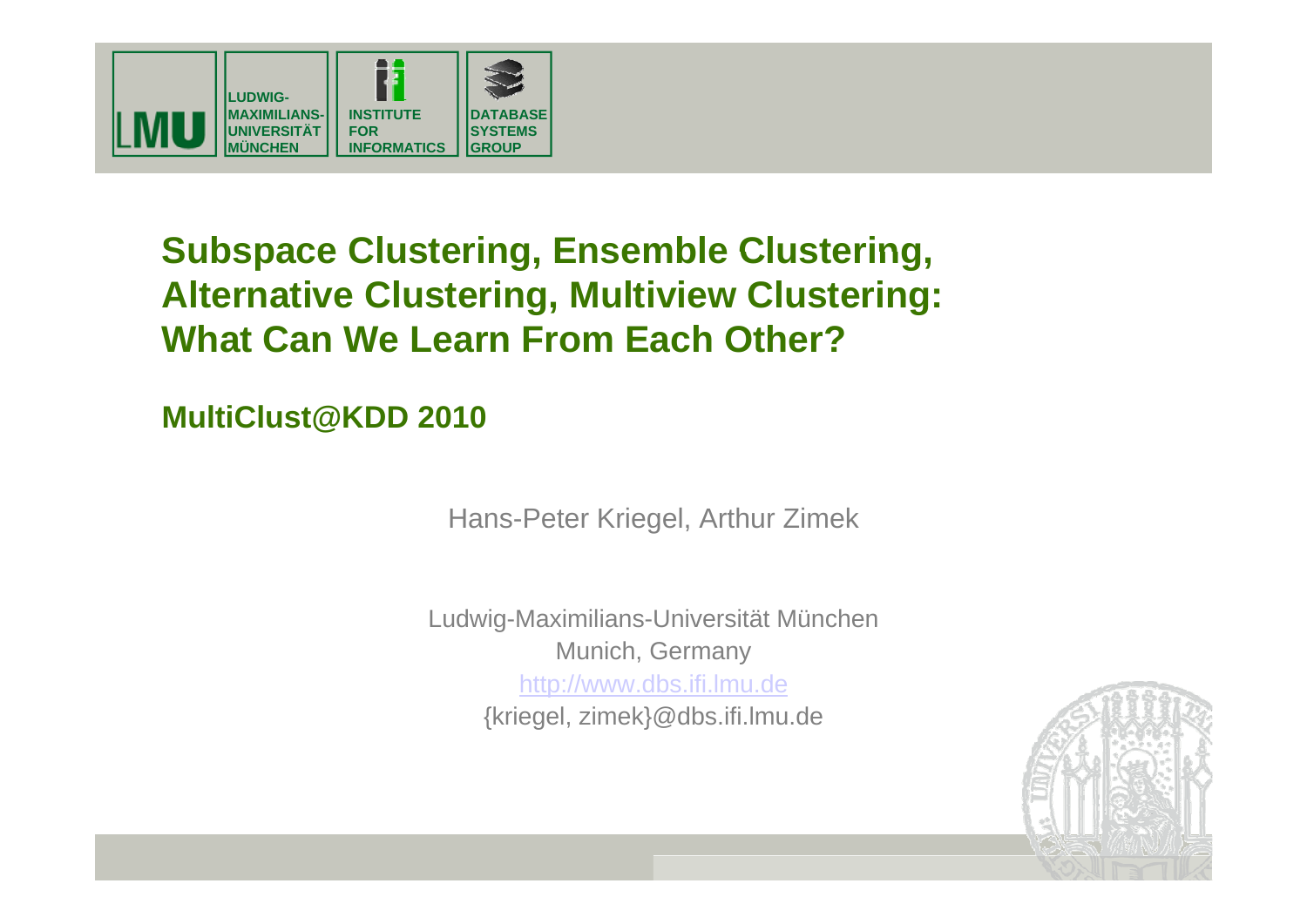



- 1. Subspace Clustering
- 2. Ensemble Clustering
- 3. Alternative Clustering
- 4. Multiview Clustering
- 5. Discussion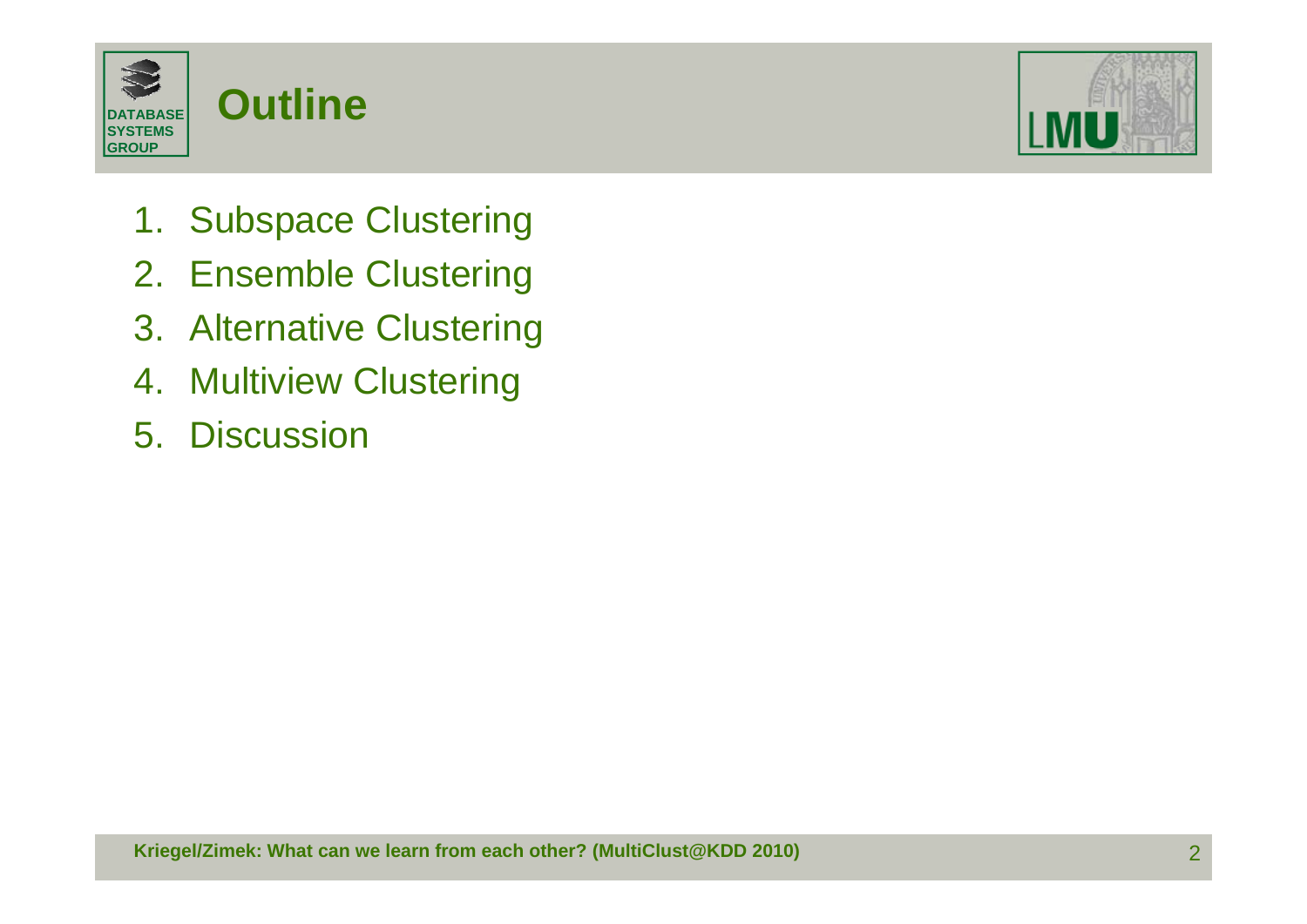



- •Task: identify clusters of similar objects
- •similarity defined w.r.t. a certain subspace of the data space
- •different subspaces for different clusters



**Kriegel/Zimek: What can we learn from each other? (MultiClust@KDD 2010)** 3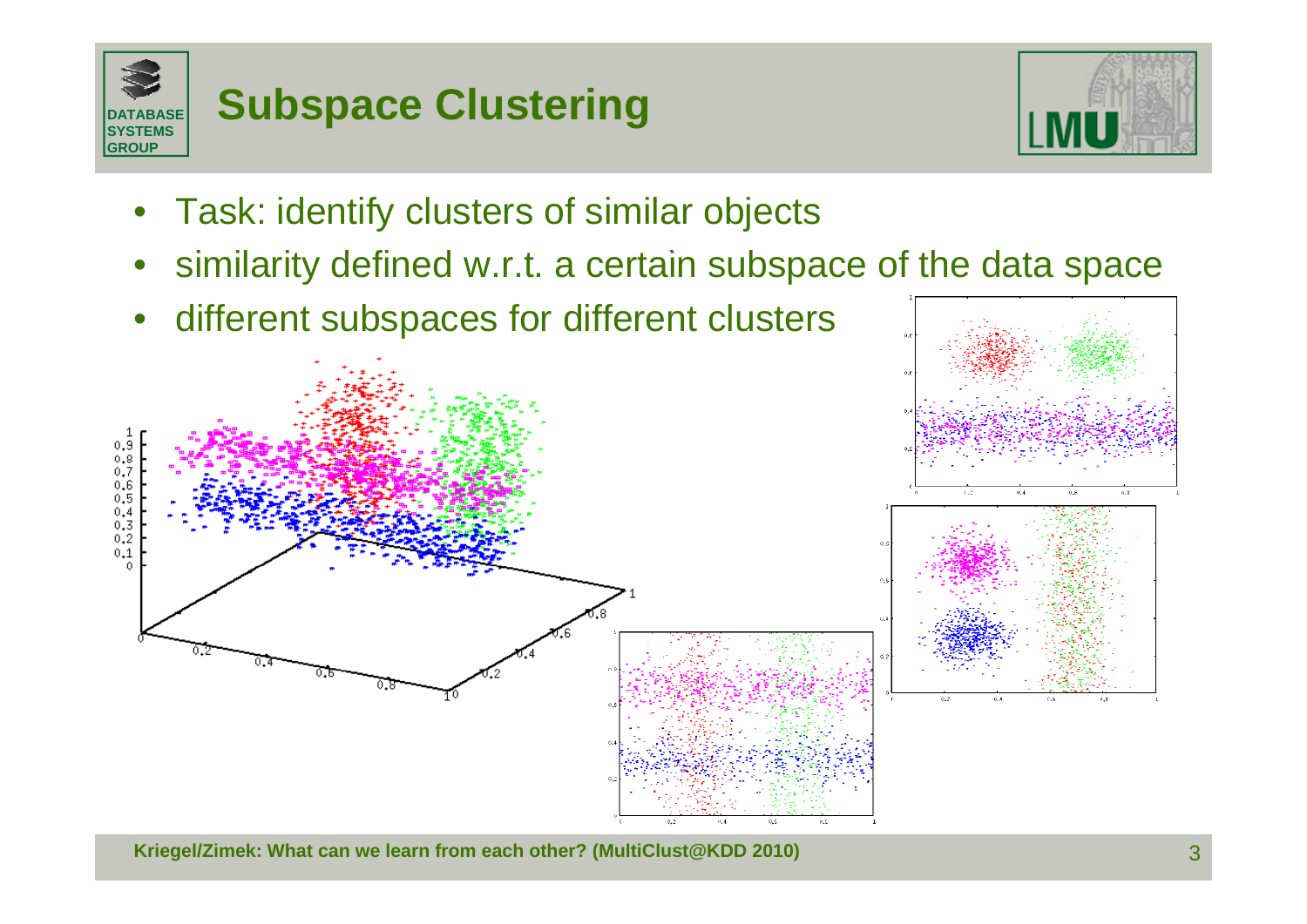

## **Subspace Clustering**

- • Subspaces: different
	- selection
	- weighting
	- combination

of attributes

- learn subspace and clustering simultaneously (interdepency)
- • strategies:
	- top-down (learn spatial characteristics of initially built sets of objects)
	- bottom-up (learn 1-d clusters, combine them to 2-d clusters, etc. (APRIORI)) => many irrelevant clusters



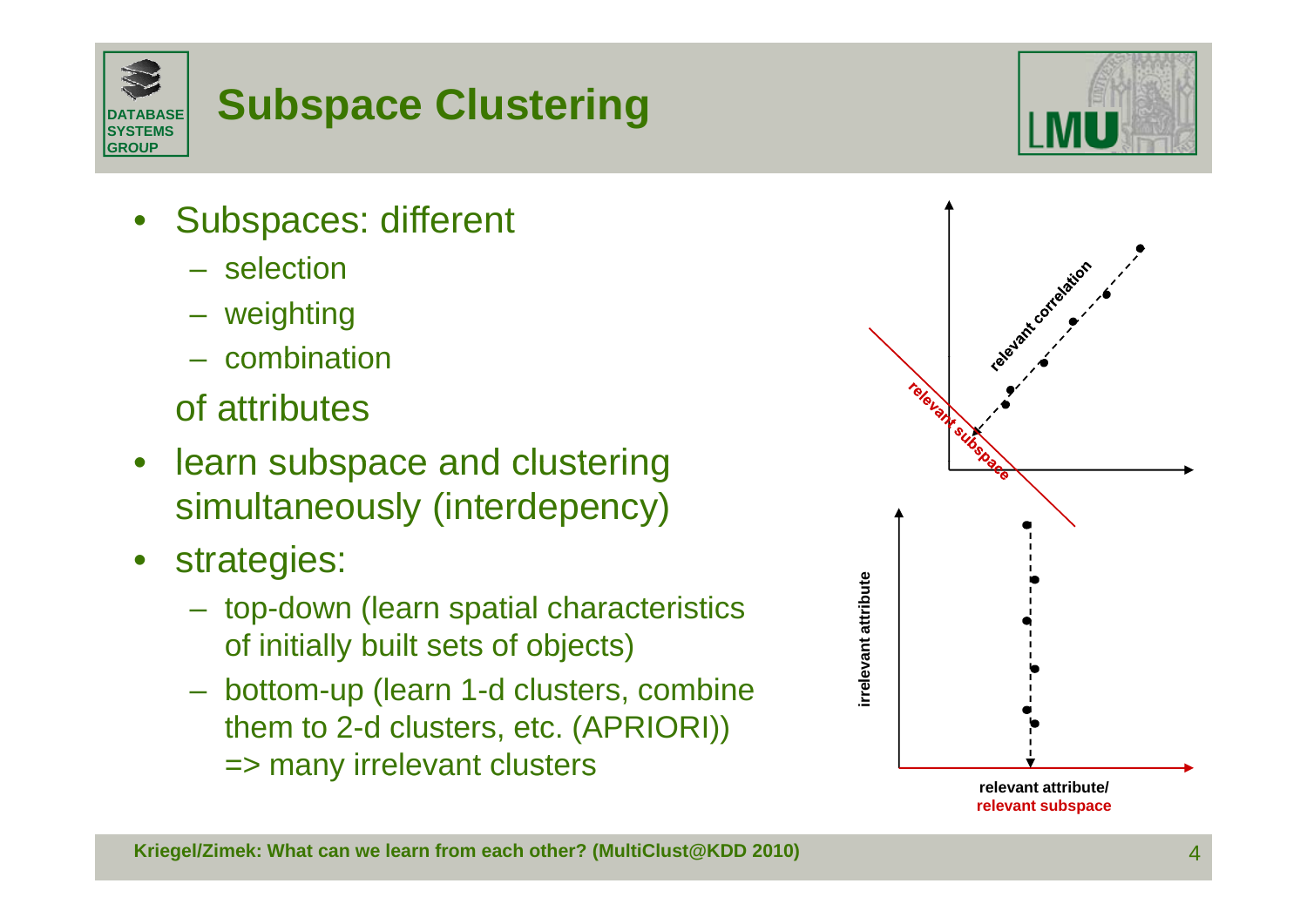



- • basic idea: combine different clusterings to obtain one single, more reliable clustering
- $\bullet$  tasks:
	- $-$  how to create *diverse* clusterings
	- how to *combine* different clusterings
- induce diversity of clusterings
	- use different feature-subsets
	- use different database subsets
	- use different clustering algorithms
- • correspondence between clusterings
	- useful for judging on redundancy of clusters?
	- a lot of different answers but: could it not be that different clusterings are just different, yet both meaningful?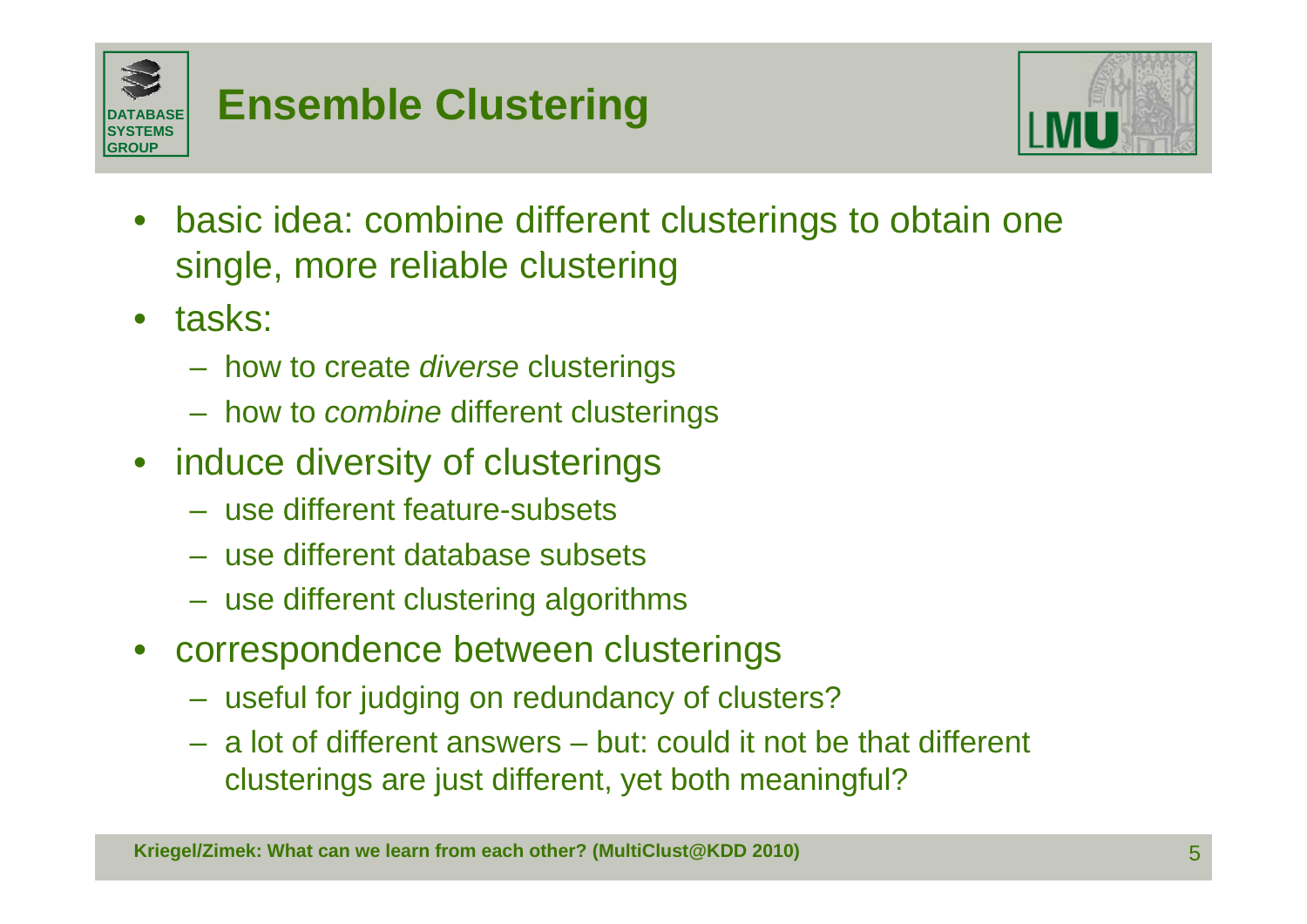

## **Alternative Clustering**



- • given a clustering, use diversity or non-redundancy as a constraint to find a different clustering
- $\bullet$  techniques:
	- ensemble techniques
	- use different subspaces
- • relationship to subspace clustering:
	- subspace clustering can learn from the treatment of non-redundancy
	- alternative clustering can learn to allow for a certain level of redundancy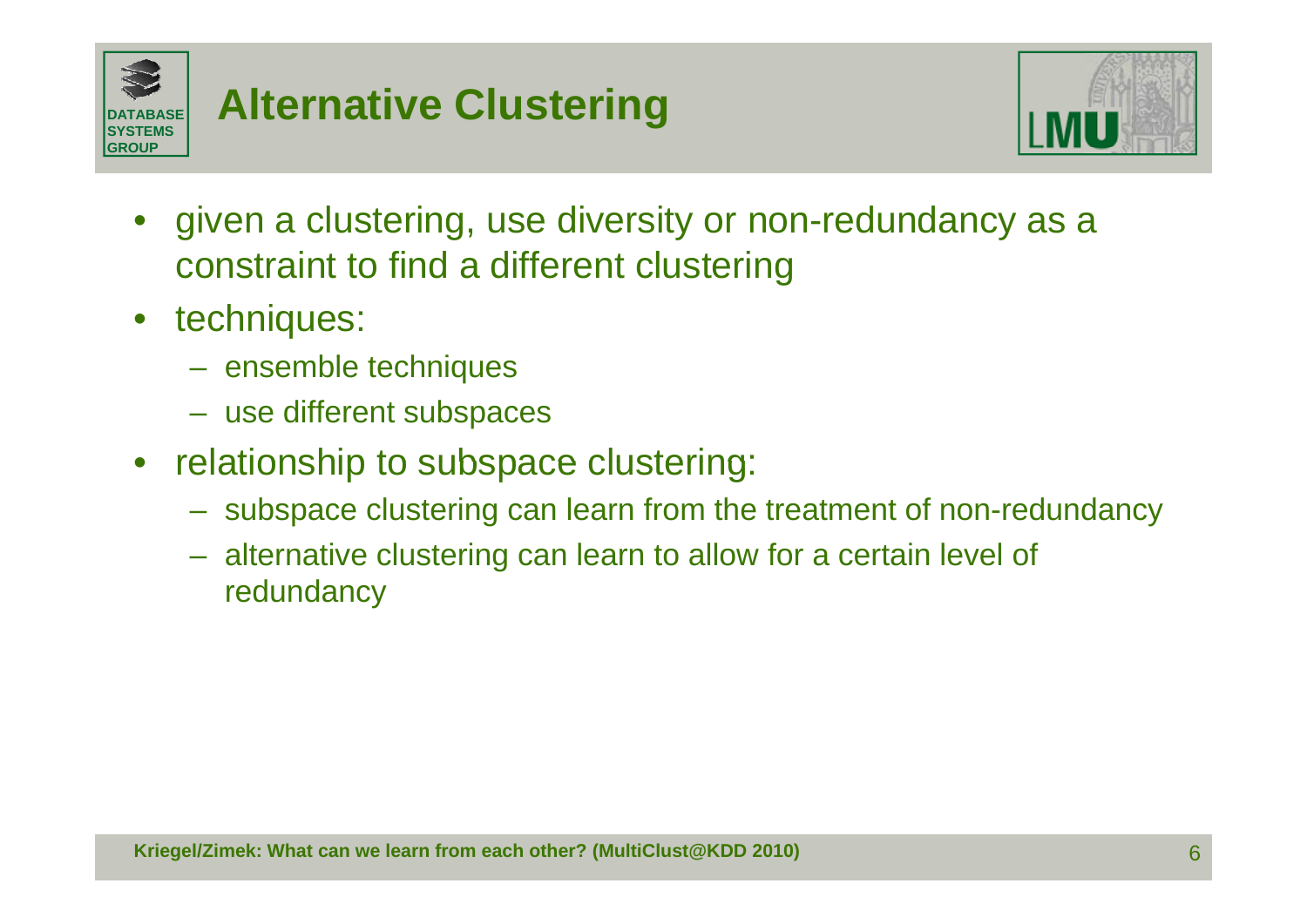

## **Multiview Clustering**



- •seek different clusterings in different subspaces
- • special case of alternative clustering?
	- constraint: orthogonality of subspaces
- special case of subspace clustering?
	- allowing maximal overlap of clusters
	- seeking minimally redundant clusters by accommodating different concepts
- •emphasizes the observation known from subspace clustering:

highly overlapping clusters in different subspaces need not be redundant nor meaningless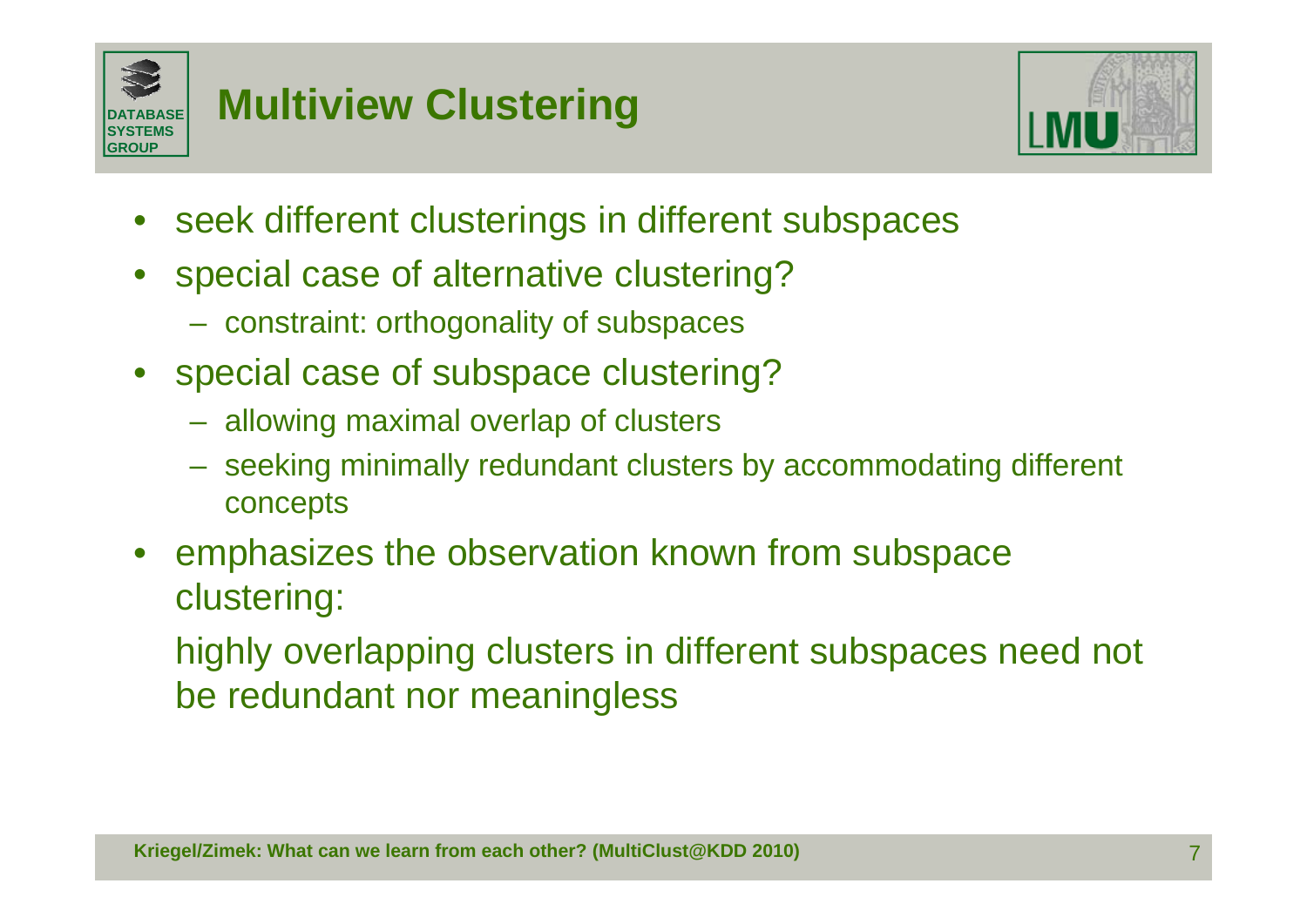